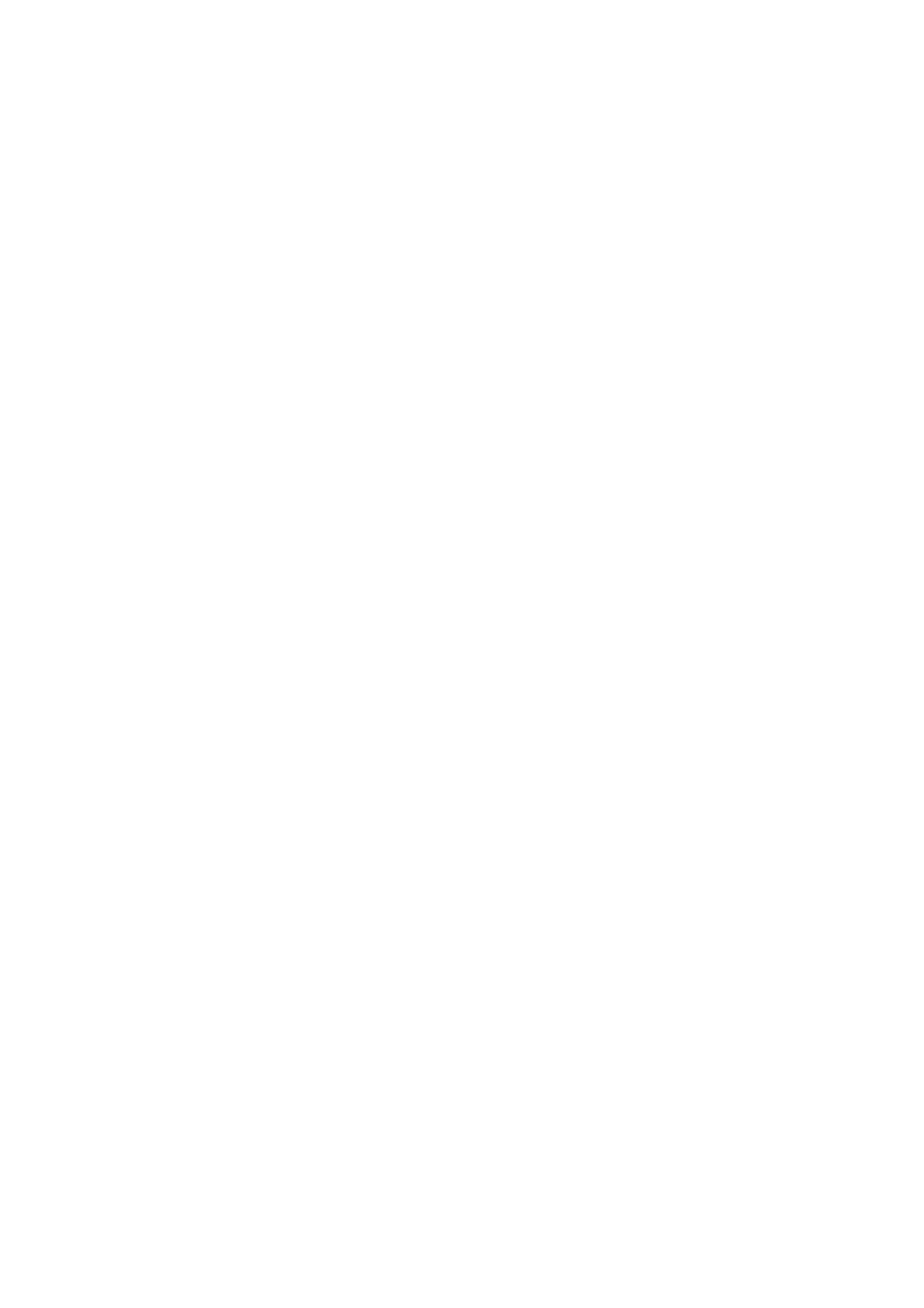First print



New South Wales

# **Transport Administration Amendment (Portfolio Minister) Bill 2007**

### **Contents**

|   |                                                       | Page |
|---|-------------------------------------------------------|------|
|   | Name of Act                                           |      |
| 2 | Commencement                                          |      |
|   | Amendment of Transport Administration Act 1988 No 109 | 2    |
| 4 | Repeal of Act                                         |      |
|   |                                                       |      |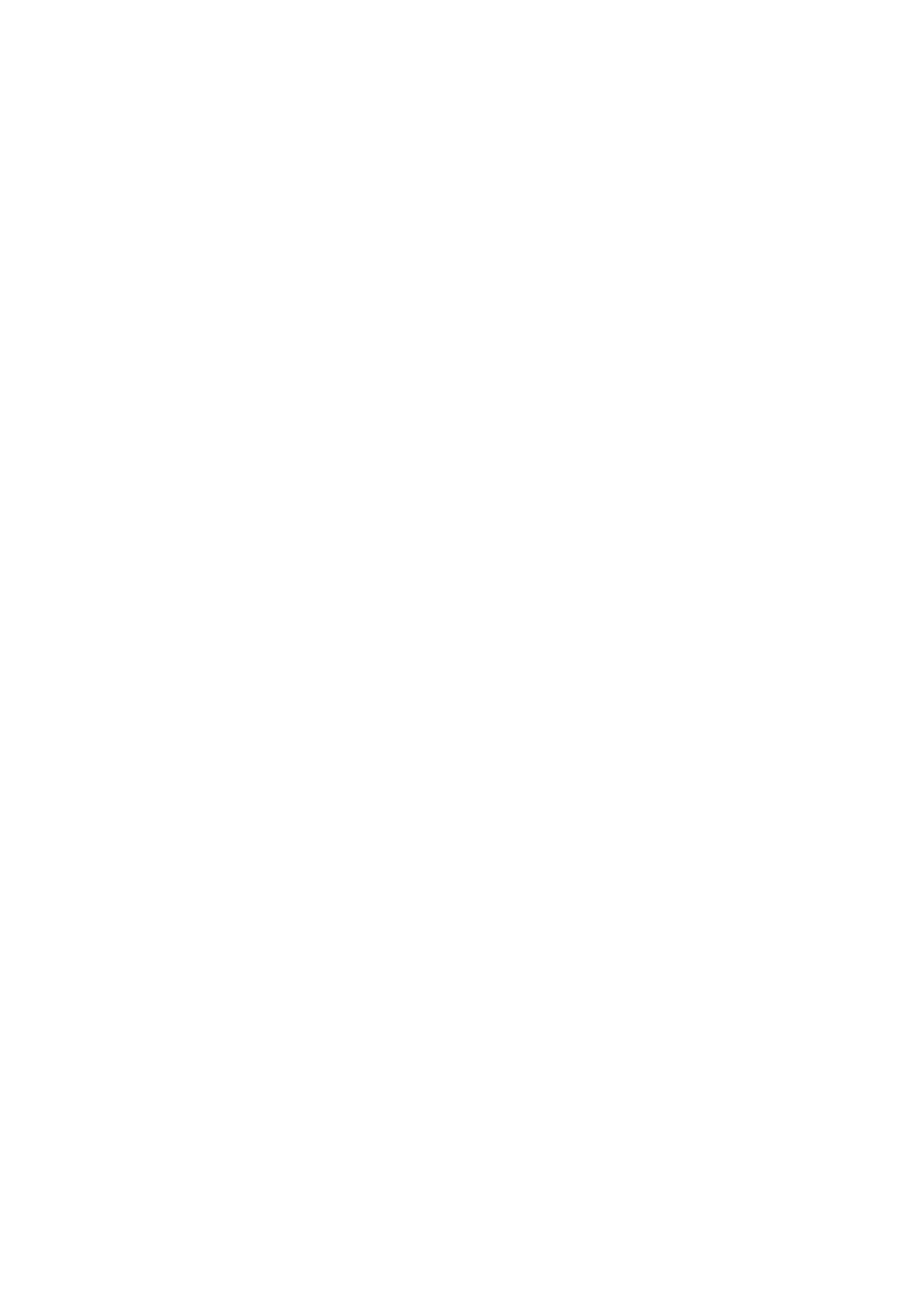

New South Wales

## **Transport Administration Amendment (Portfolio Minister) Bill 2007**

No , 2007

#### **A Bill for**

An Act to amend the *Transport Administration Act 1988* to remove the prohibition on the portfolio Minister being a shareholder in a State owned corporation constituted under that Act.